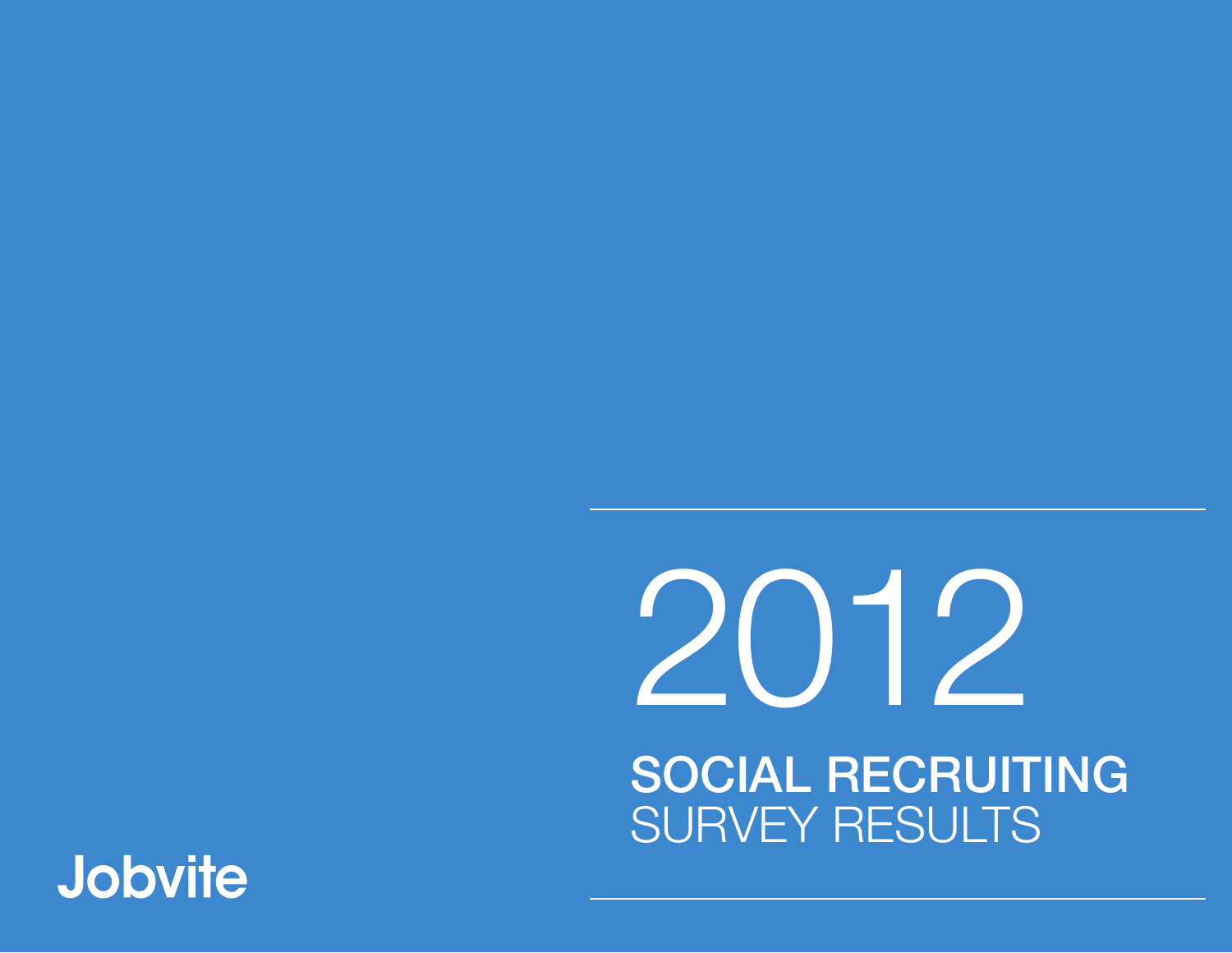#### Widespread acceptance of social recruiting leads to a spike in candidate quantity and quality and an increase in employee referrals, and social knowledge.

Social media has quickly become a dominant force for companies to find and hire quality talent. Because it allows employers to tap extended networks for candidates that would not be found otherwise, social recruiting offers tremendous value to companies of all sizes. It has become an essential avenue for recruiters to successfully compete in the war for talent.

The increase in social media use for recruiting is a direct result of the number of quality candidates seen from social channels. As tracking systems and social networks become commonplace in recruiting, trending data indicates social recruiting not only increases the number of applicants in the hiring pipeline, but also the quality of candidates.

- 92% of respondents use or plan to use social media for recruiting, an increase of almost ten percent from the 83% using social recruiting in 2010.
- 73% have successfully hired a candidate through social networks, making social recruiting a highly effective source of quality new hires.
- A large majority of recruiters (71%) consider themselves savvy in social recruiting, having a sizeable understanding of what to look for in social profiles.
- 49% of recruiters who implemented social recruiting saw an increase in the quantity of candidates, and 43% noted a surge in the quality of candidates.

Respondents of this survey clearly suggest that social recruiting is forefront in their hiring strategies, and in particular there's growing interest in reviewing candidate's profiles during the hiring process.

- 80% of respondents like to see memberships and affinities with professional organizations. Volunteerism also creates a positive impression with 66% of respondents.
- 78% had a negative reaction to illegal drug references; while 67% felt similar toward posts of a sexual nature.

• Grammar and spelling mistakes in social profiles also garnered a negative reaction from 54% of respondents – much higher than alcohol consumption at 47% negative.

As recruiters continue to collect more knowledge on social recruiting best practices, the number of quality hires acquired through social media increases. The role candidates' social activity plays in hiring decisions also grows in importance. Hiring in and of itself has broadened its reach to include a multitude of social media sources as companies continue to seek out new ways to find and hire the best talent.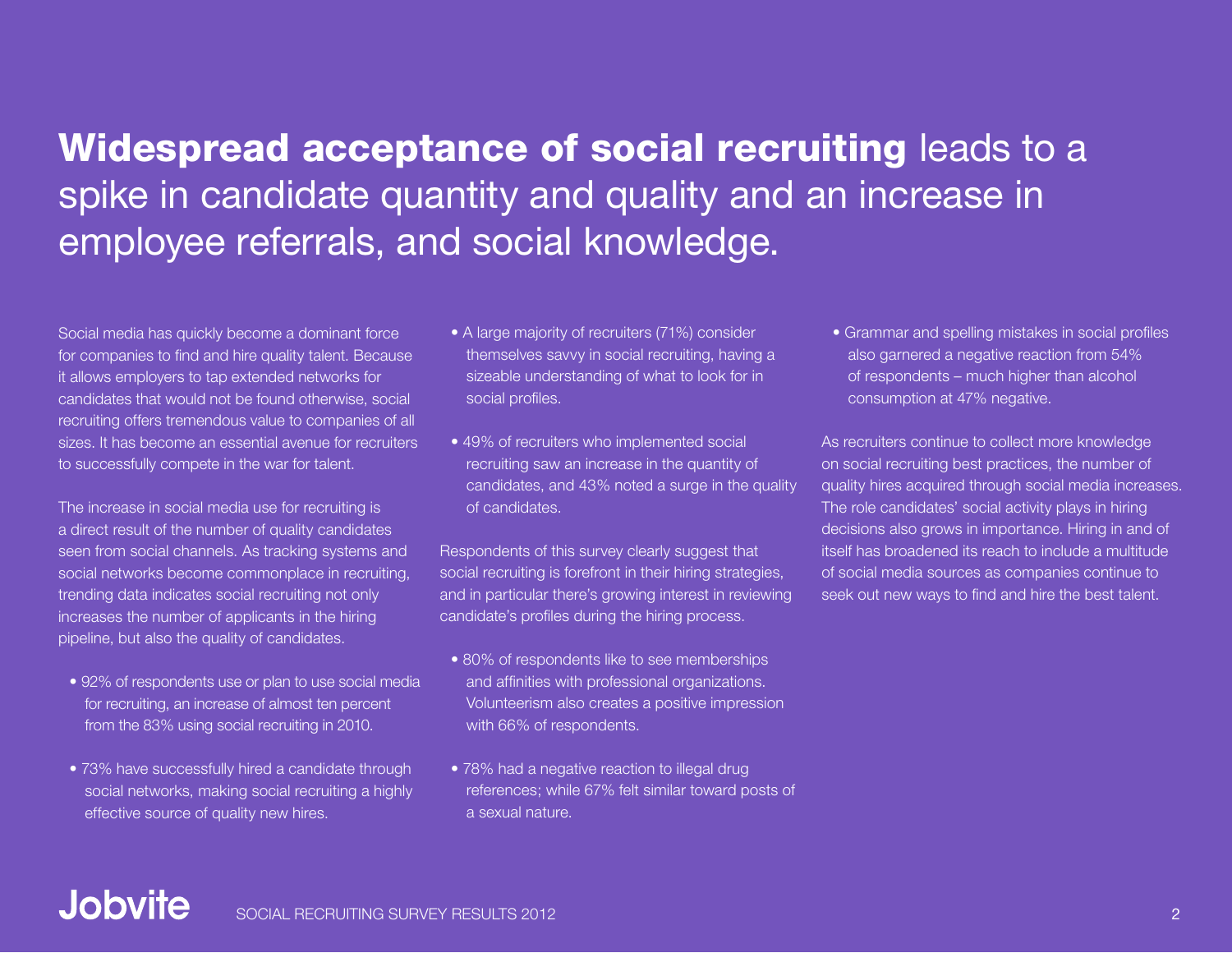### Recruiters leveraging social media to reach candidates is at an **all-time high**

use or plan to begin using social<br>networks/social media for recruiting

# Q.

Do you or your company use social networks or social media to support your recruitment efforts?

> USE OR PLAN TO BEGIN USING

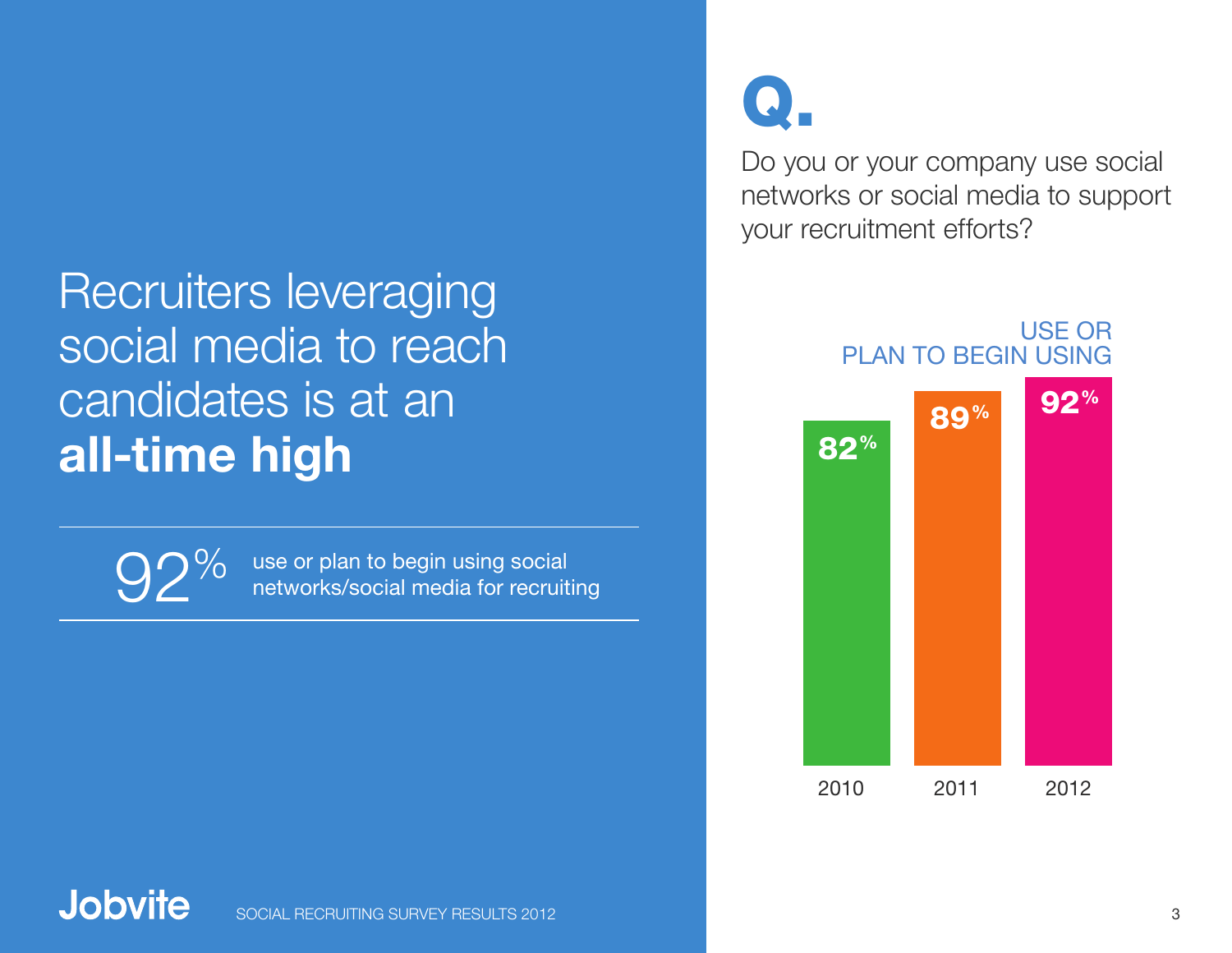### Facebook and Twitter recruiting adoption growing rapidly while LinkedIn becomes nearly universal

# Q.

Which of the following social networks or social media do you or your company use, or plan to use, for recruiting?

#### MOST POPULAR SOCIAL NETWORKS BEING USED FOR RECRUITING:

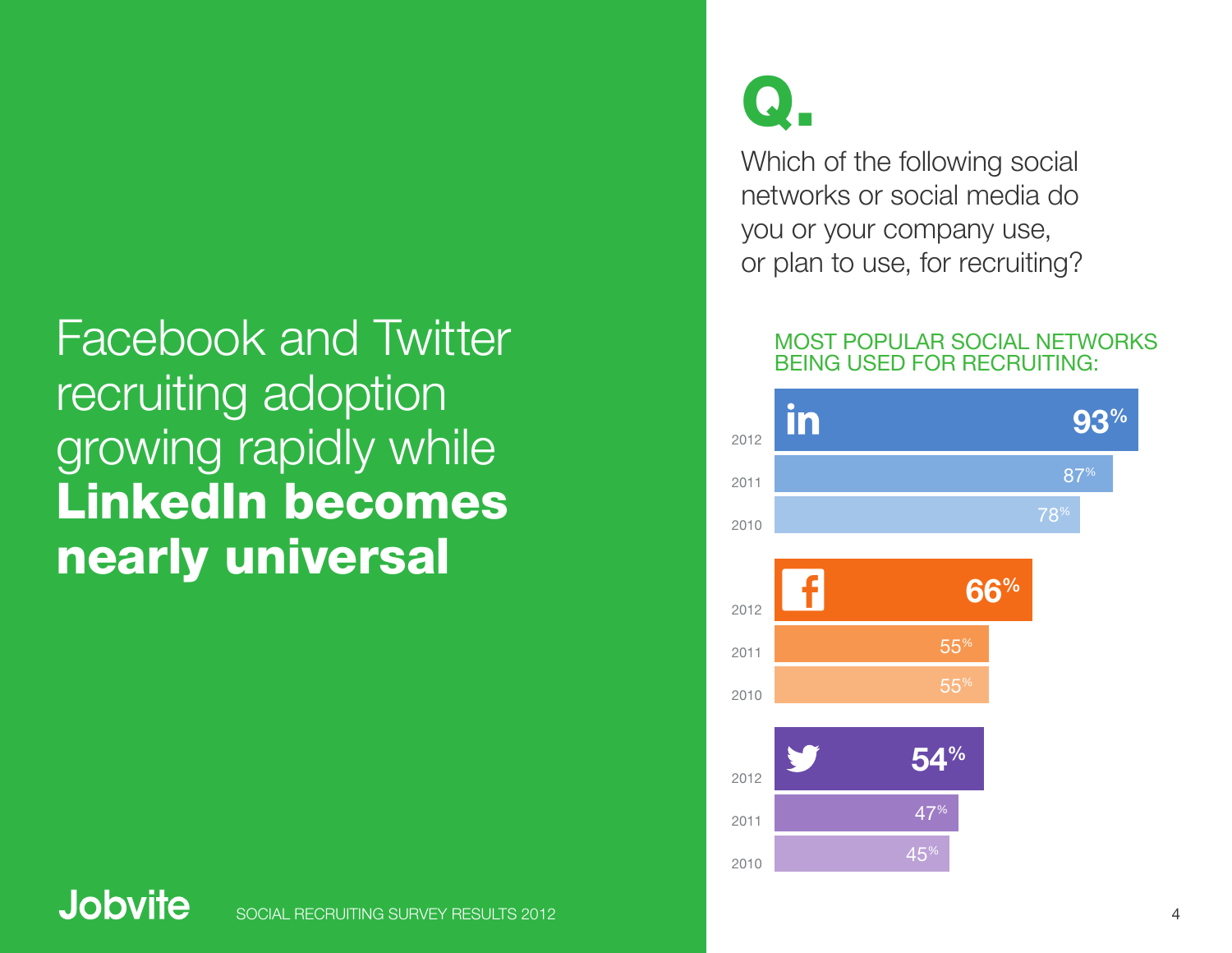#### Social recruiting just works better

Since implementing social recruiting,  $49\%$  saw an increase in quantity of candidates  $43^{\%}$  reported an increase in candidate quality  $20\%$  reported it took less time to hire 31% saw increase in employee referrals

Q.

Since implementing social recruiting, how have the below changed?



#### **Jobvite** SOCIAL RECRUITING SURVEY RESULTS 2012 **5 SECOND 1999 STATES AND RELATIVE STATES AND RELATIVE STATES AND RELATIVE**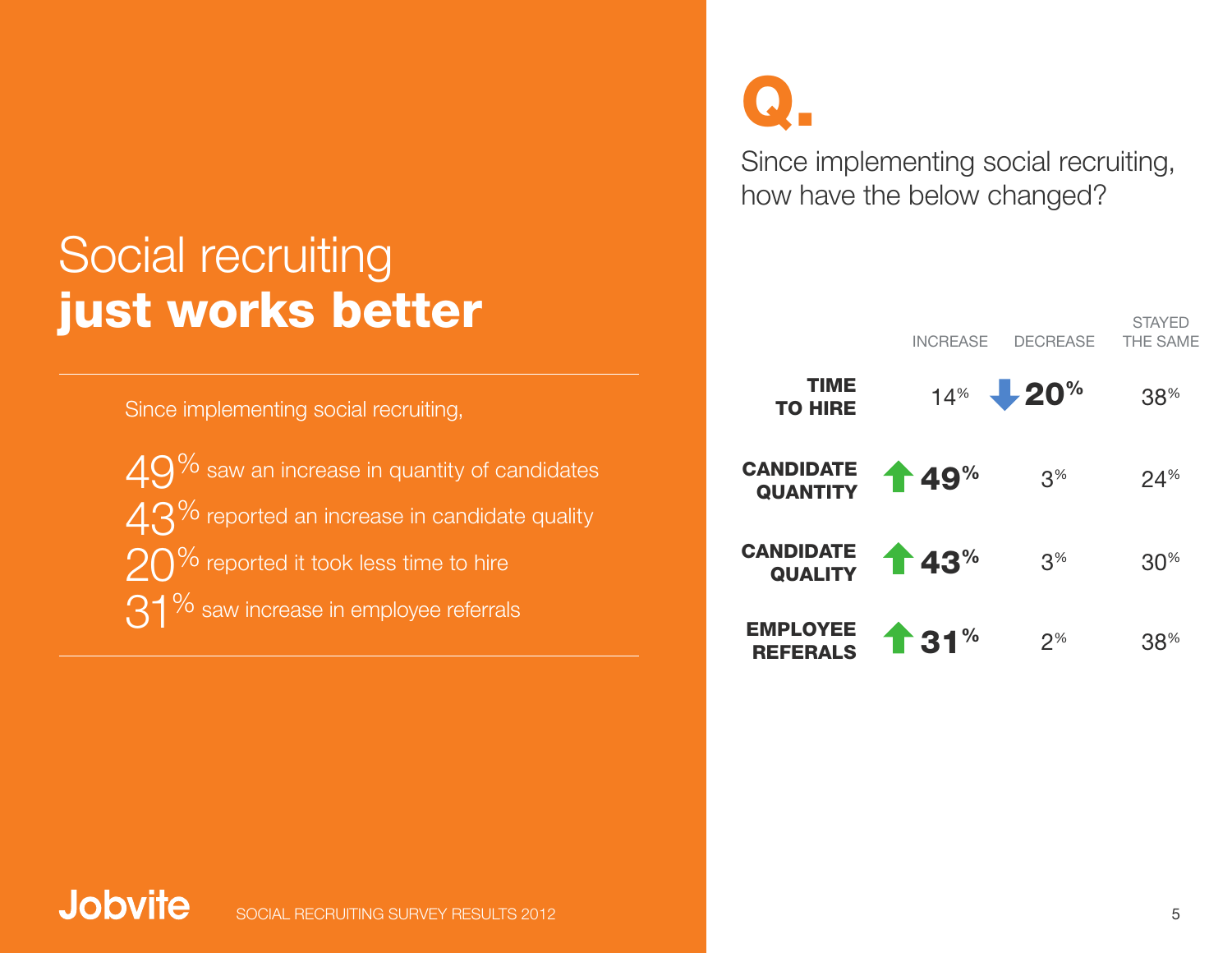73% of recruiters have successfully hired a candidate who was identified or **introduced** through a social network or social media

15<sup>%</sup> increase from 2010–2012

# Q.

Have you or your company successfully hired a candidate who was identified or introduced through a social network or social media?



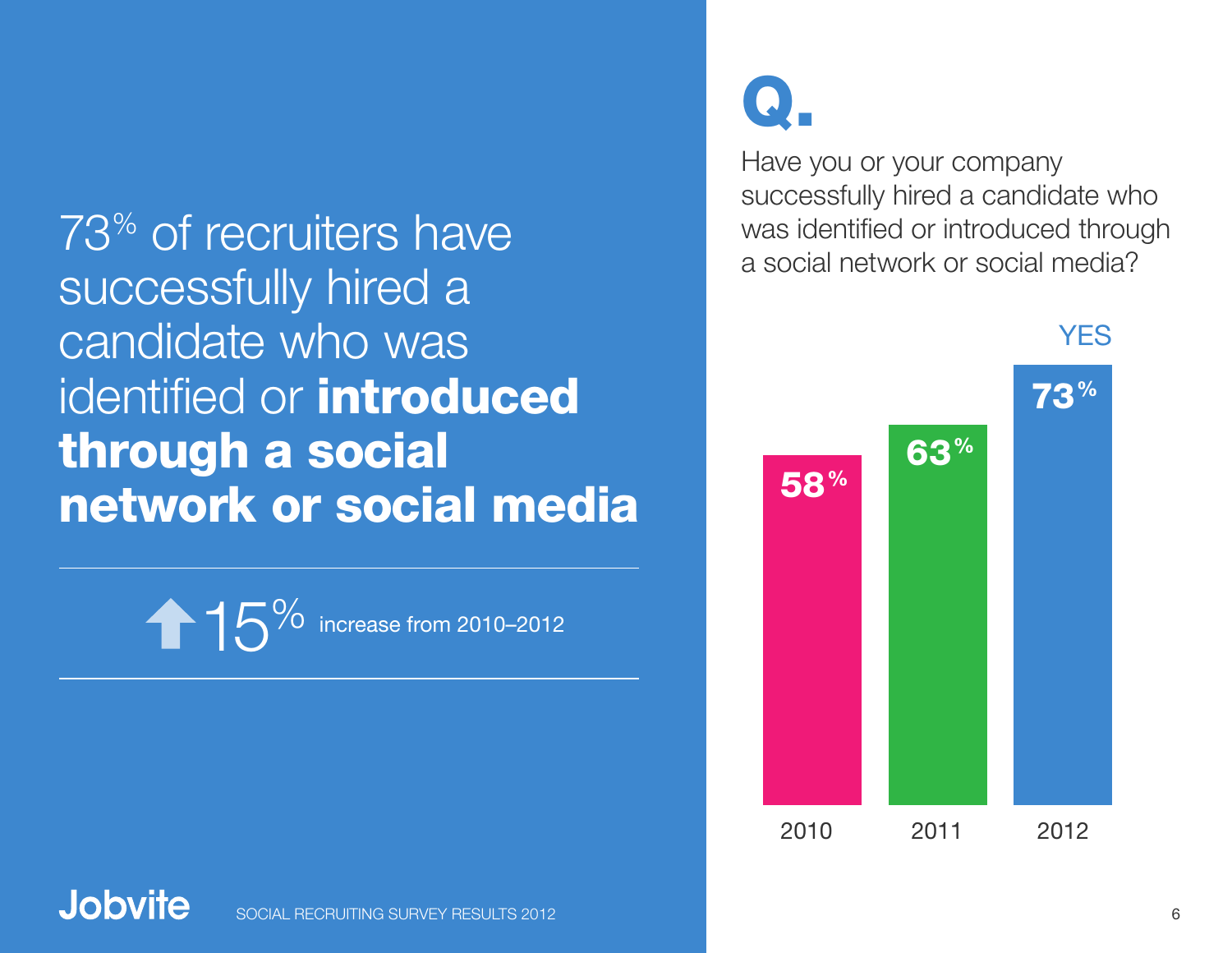### 71% of recruiters consider themselves moderate – exceptional social recruiters

Q.

How would you rate your social recruiting skill level?



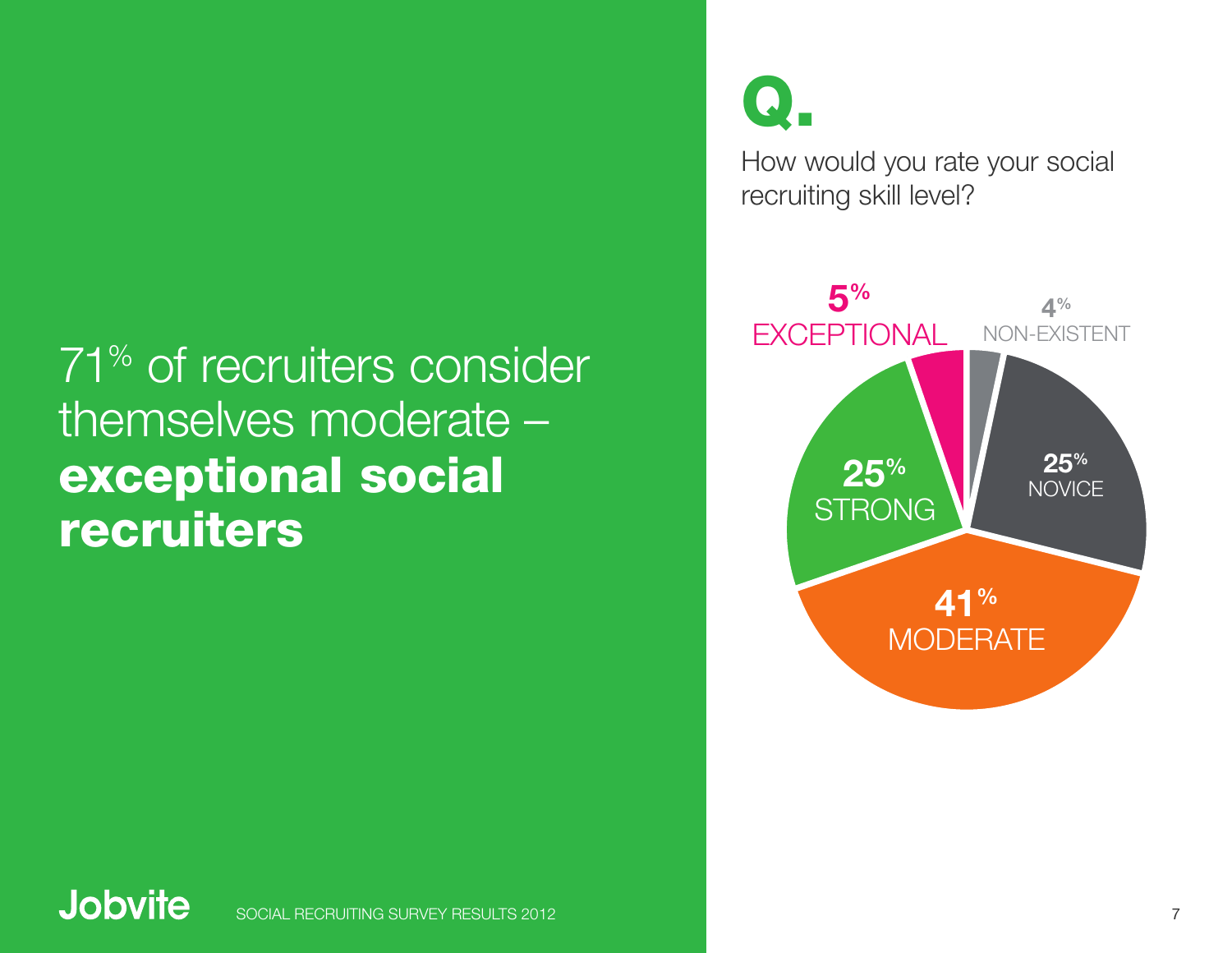### 90% plan on increasing employee count to some degree in the next year

# Q.

How many job openings do you anticipate filling in the next 12 months?



#### **Jobvite** SOCIAL RECRUITING SURVEY RESULTS 2012 8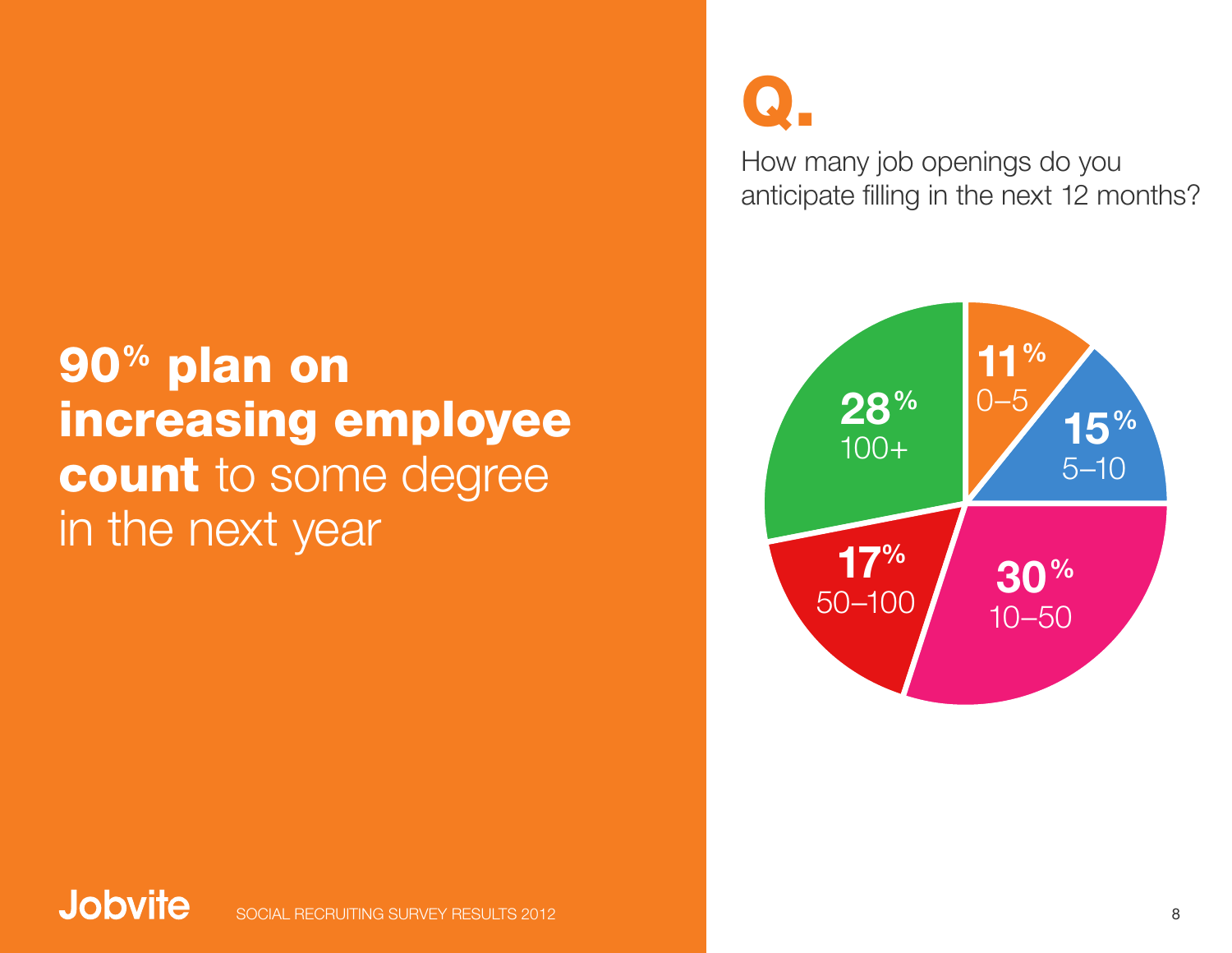### 89% have made a hire through LinkedIn, 26<sup>%</sup> through Facebook and 15<sup>%</sup> through Twitter

Through which of these networks have you hired? Q.

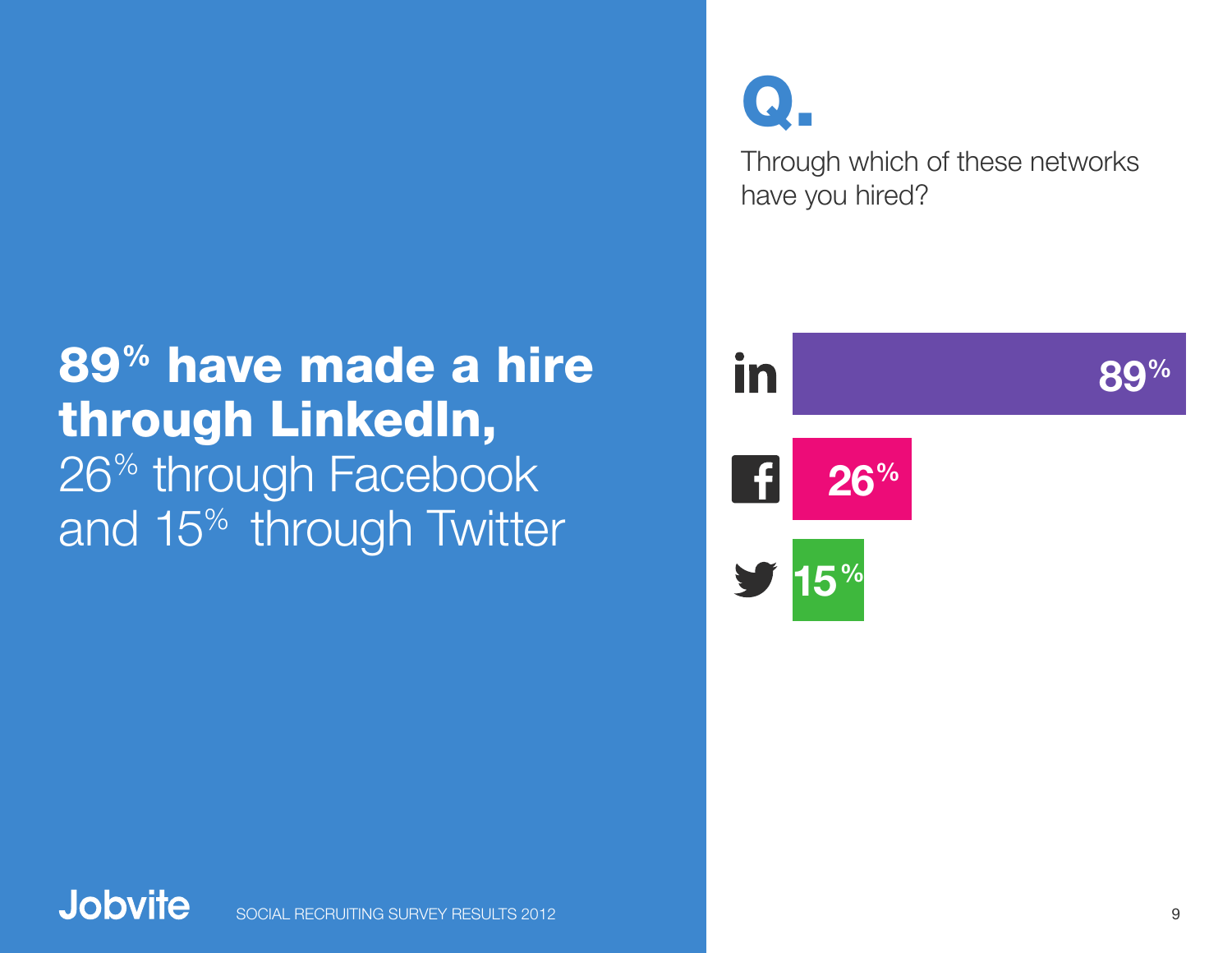### The highest rated candidates come from referrals, direct sourcing and internal transfers

#### **Jobvite**

# Q.

Rate the quality of candidates from these sources: referrals, job boards, social networks, direct sourcing, 3rd party search firms, campus recruiting, SEO, corporate career site, internal transfers.

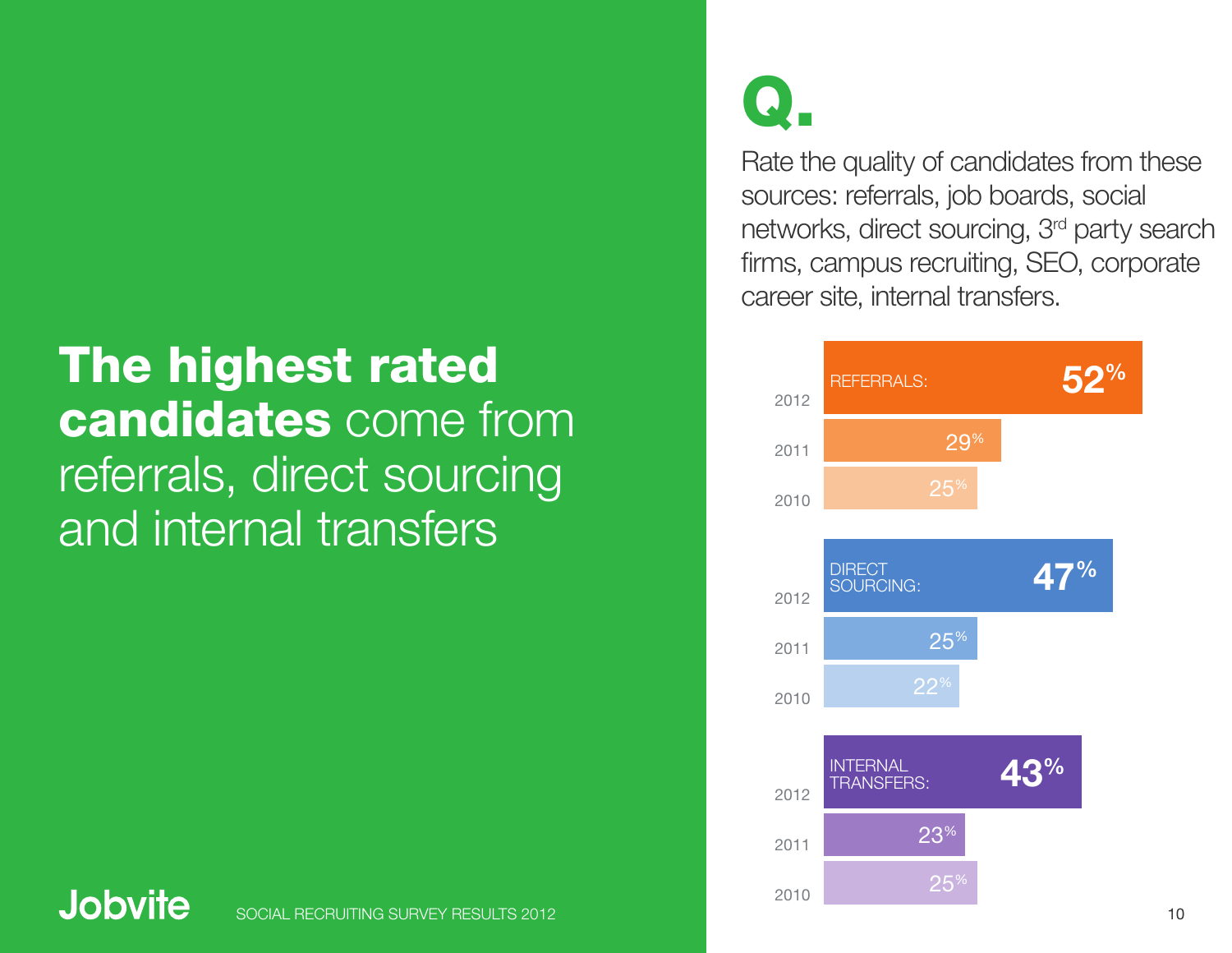### 86% of recruiters are likely to look at social profiles

# Q.

How do you use the online profiles when reviewing candidates?

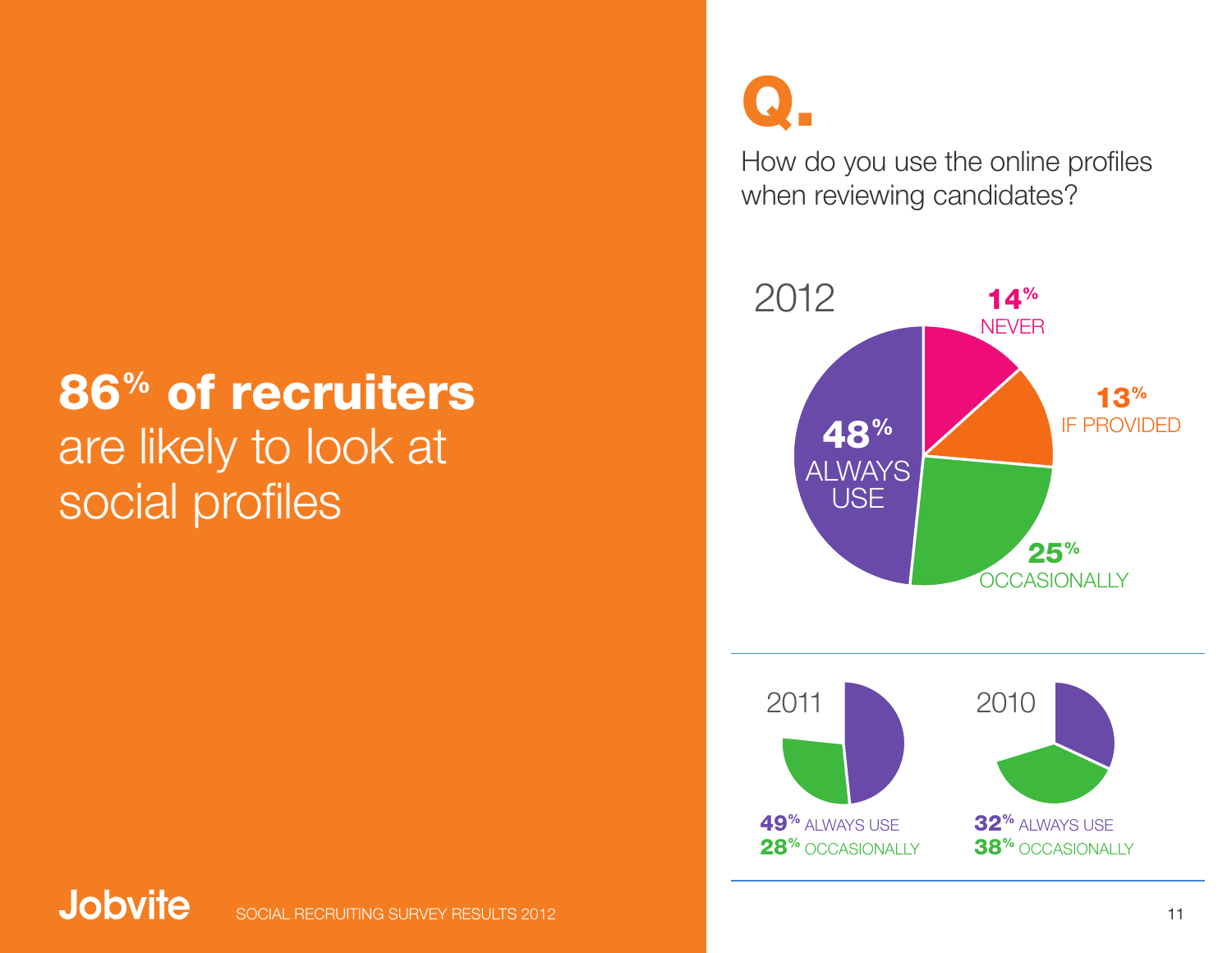#### Poor spelling and profanity make a bad impression to a majority of recruiters

# Q.

How would you react to these possible items discovered while reviewing a candidate's social network profile?

POSITIVE NEUTRAL NEGATIVE

| <b>REFERENCES TO</b><br><b>DOING ILLEGAL DRUGS</b>                   | $2^{\%}$        | 8%           | <b>78%</b> |
|----------------------------------------------------------------------|-----------------|--------------|------------|
| <b>POSTS/TWEETS OF A</b><br><b>SEXUAL NATURE</b>                     | 3 <sup>%</sup>  | 21%          | 66%        |
| <b>PROFANITY IN</b><br><b>POSTS/TWEETS</b>                           | $2^{\%}$        | 15%          | 61%        |
| <b>SPELLING/GRAMMAR</b><br><b>ERRORS IN</b><br><b>POSTS/TWEETS</b>   | $2^{\%}$        | 33%          | 54%        |
| <b>PICTURES OF</b><br><b>CONSUMPTION OF ALCOHOL</b>                  | 1%              | 37%          | 47%        |
| <b>MEMBERSHIPS IN</b><br><b>PROFESSIONAL</b><br><b>ORGANIZATIONS</b> | 80 <sup>%</sup> | $10\%$       | 1%         |
| <b>VOLUNTEERING/DONATIONS</b><br><b>TO CHARITY</b>                   | 66%             | 22%          | 1%         |
| <b>POLITICAL POST/TWEETS</b>                                         | 2%              | $62^{\circ}$ | 18%        |
| <b>OVERTLY RELIGIOUS</b><br><b>POSTS/TWEETS</b>                      | 3 <sup>%</sup>  | $53^{\circ}$ | 26%        |
| <b>REFERENCES TO</b><br><b>BURNING MAN</b>                           | 3 <sup>%</sup>  | 29%          | 18%        |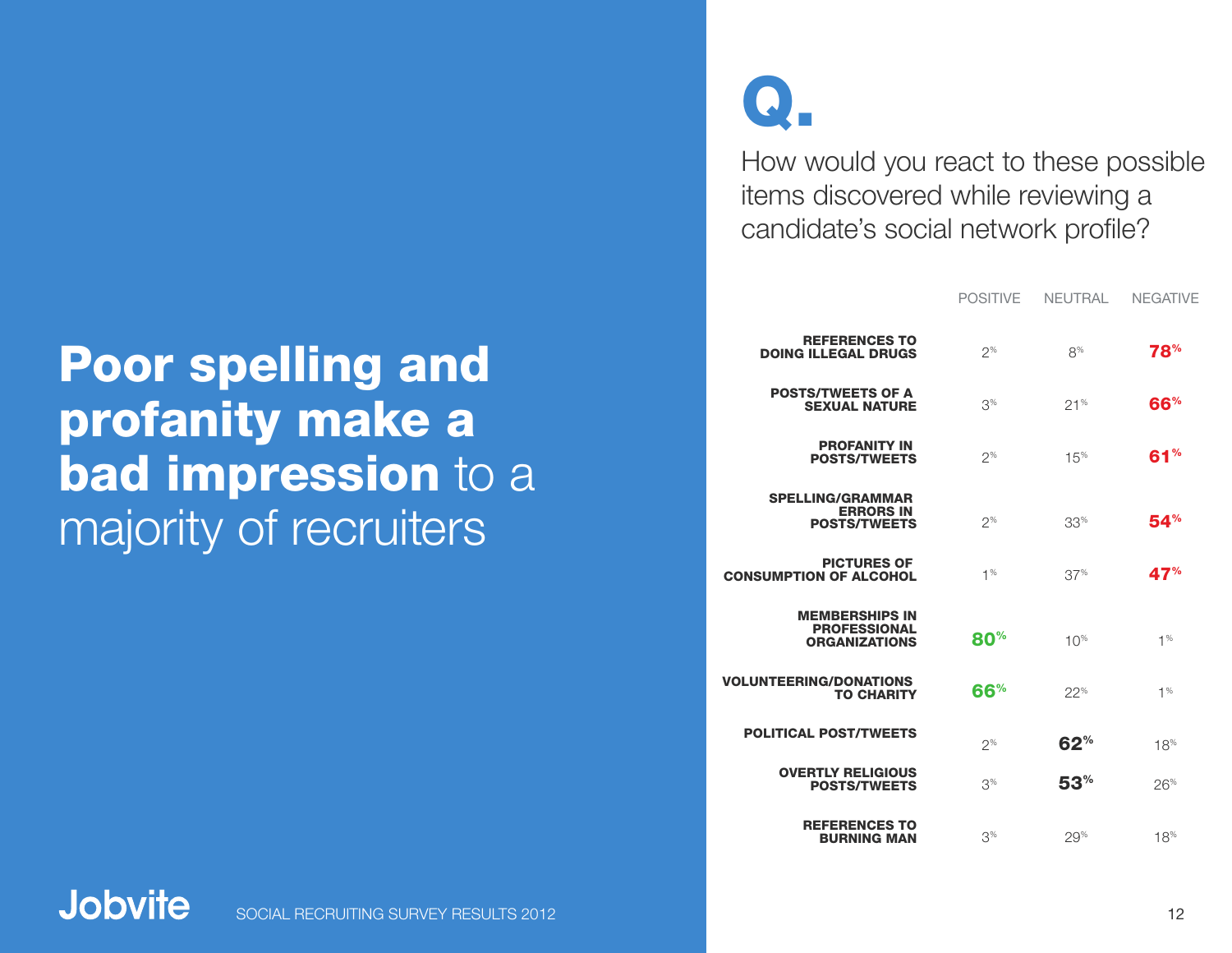#### **7%** N/A 65% of recruiters compensate employees for referrals

$$
36^{\%}
$$
 more that \$100  
43<sup>%</sup> more than \$1000

Q.

Do you compensate employees for referrals?



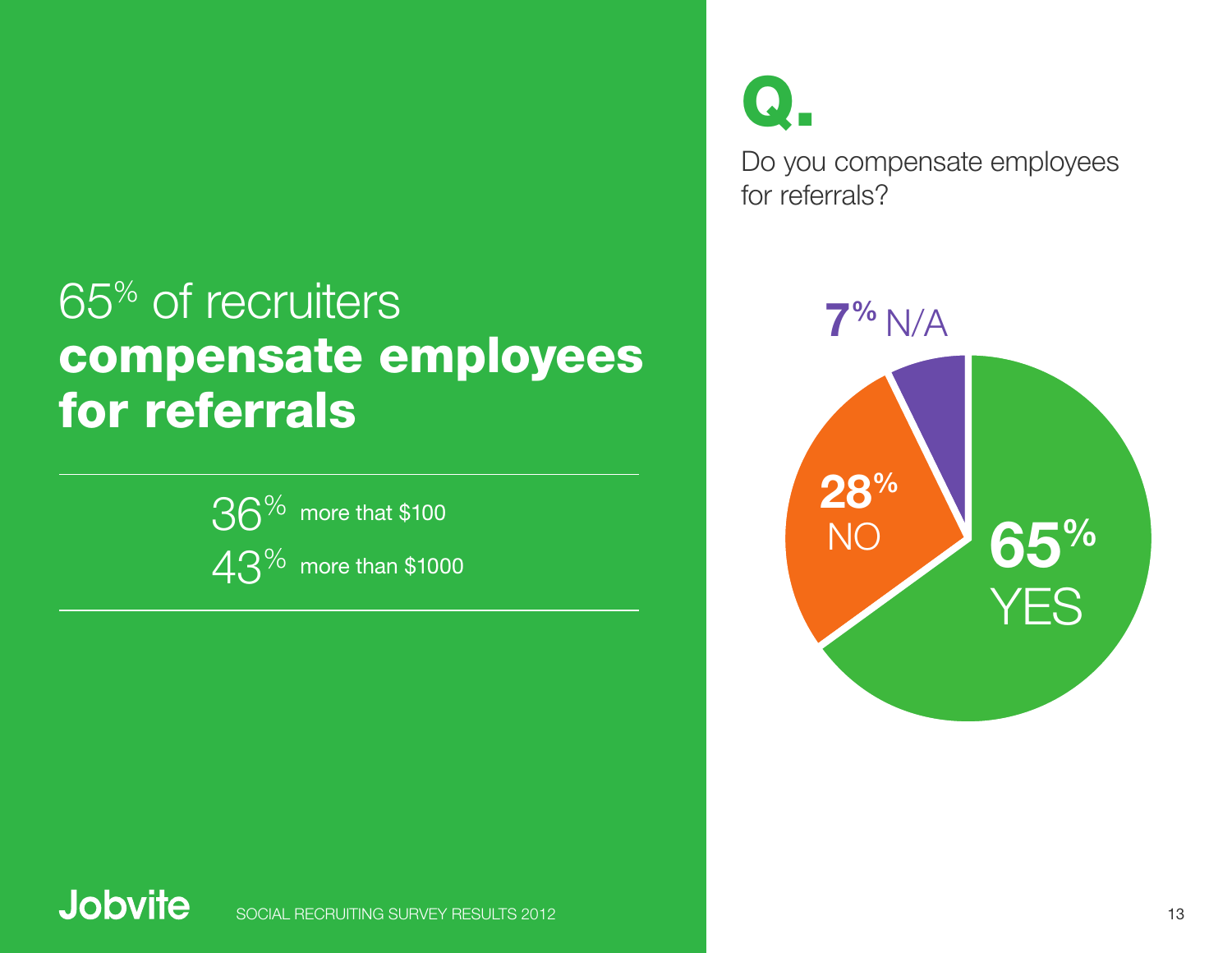### Recruiting passive candidates is the most popular tactic in competitive recruiting

Q.

What steps do you take to compete against other employers?